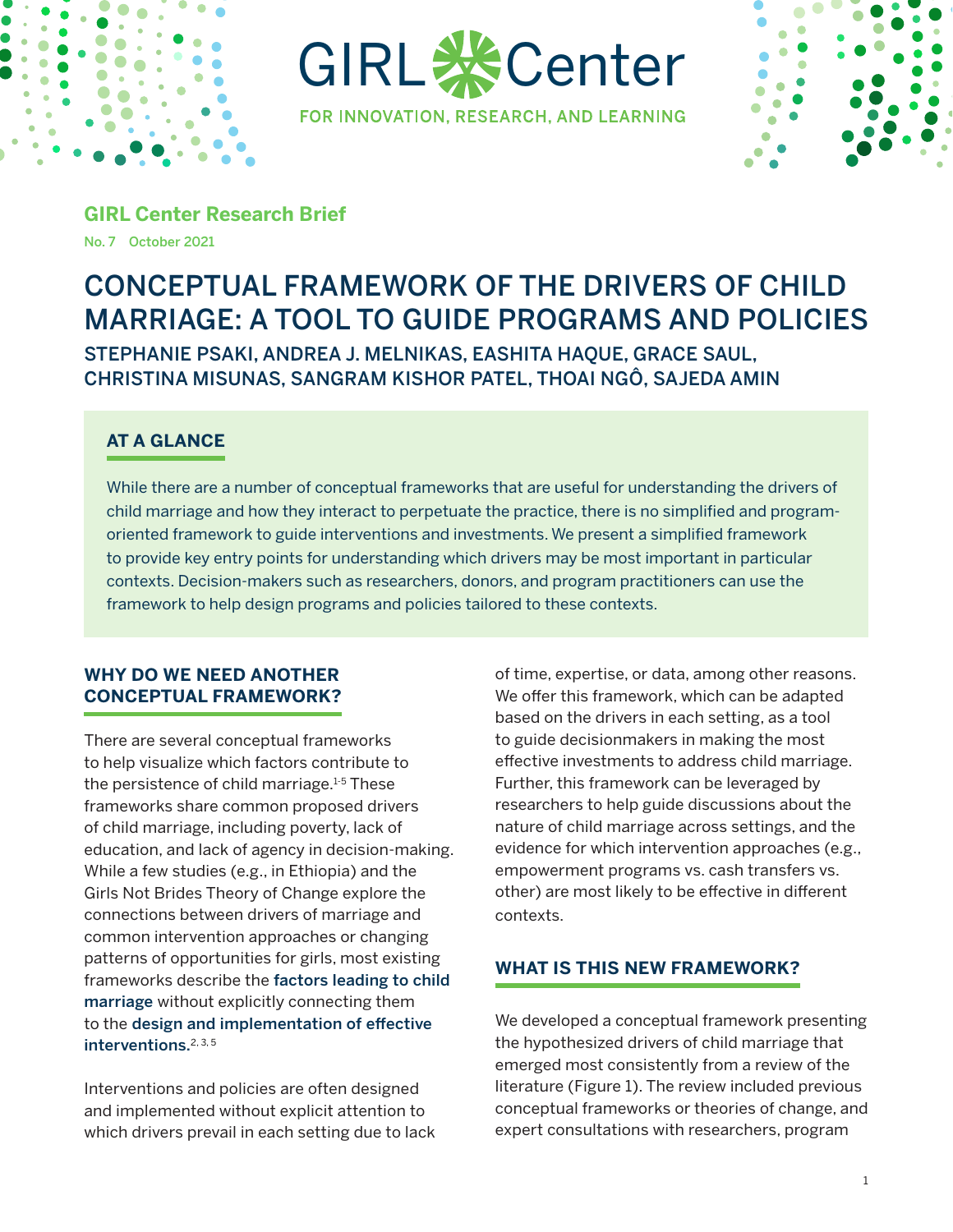#### **FIGURE 1. CONCEPTUAL FRAMEWORK SHOWING THE HYPOTHESIZED DRIVERS OF CHILD MARRIAGE Community Household** Individual Lack of Social Norms or Agency Normative Context Lack of Age of Long-Term **Drivers Opportunity** Marriage **Outcomes** Poverty or **Material** Pregnancy & **Context** Fear of Pregnancy 仌  $\hat{\wedge}$ Interventions & Policies

staff, child marriage advocates, and donors working on child marriage. This framework is not "new" in content; rather, it is new in simplicity, presentation and intention as a programmatic tool to guide investment.

We focus on five main drivers in this new framework:

- Social norms and attitudes towards child marriage and roles for women and girls broadly;
- Poverty and economic factors that encourage child marriage as a coping strategy for financial instability, insecurity or as a livelihood strategy for girls;
- Lack of agency among girls to decide when and whom to marry;

A main purpose of this framework is to provide a simple visual that highlights the known main drivers of child marriage and spurs conversations about how programs should work to disrupt these drivers.

- Lack of opportunity for girls and women in education and livelihood alternatives to marriage; and
- Fear of girls' sexuality and pregnancy that drive child marriage as a means to preserve honor or protect against out of wedlock pregnancy that may be associated with shame.

In the figure, *Social norms and attitudes and poverty and economic factors* are shown as core

Two key frameworks aim to have global relevance in addressing child marriage drivers and possible intervention approaches:

<sup>•</sup> UNICEF and UNFPA<sup>1</sup> describe the influence of macro socio-economic factors (e.g. levels of women's empowerment, demographic changes, economic situation) on individual and household-level decisions about marriage and note five strategies to address child marriage: create and expand opportunities for the empowerment of adolescent girls, promote a supportive and gender equal environment, strengthen governance to prevent child marriage, enhance sustainability and impact of child marriage programmes, and build partnerships.

<sup>•</sup> A theory of change laid out by Girls Not Brides, with input from a range of organizations, presents a broad overview of the vision of a world without child marriage, and describes four programmatic strategies to address child marriage: empowering girls, mobilizing families and communities, providing services, and establishing and implementing laws.<sup>2</sup>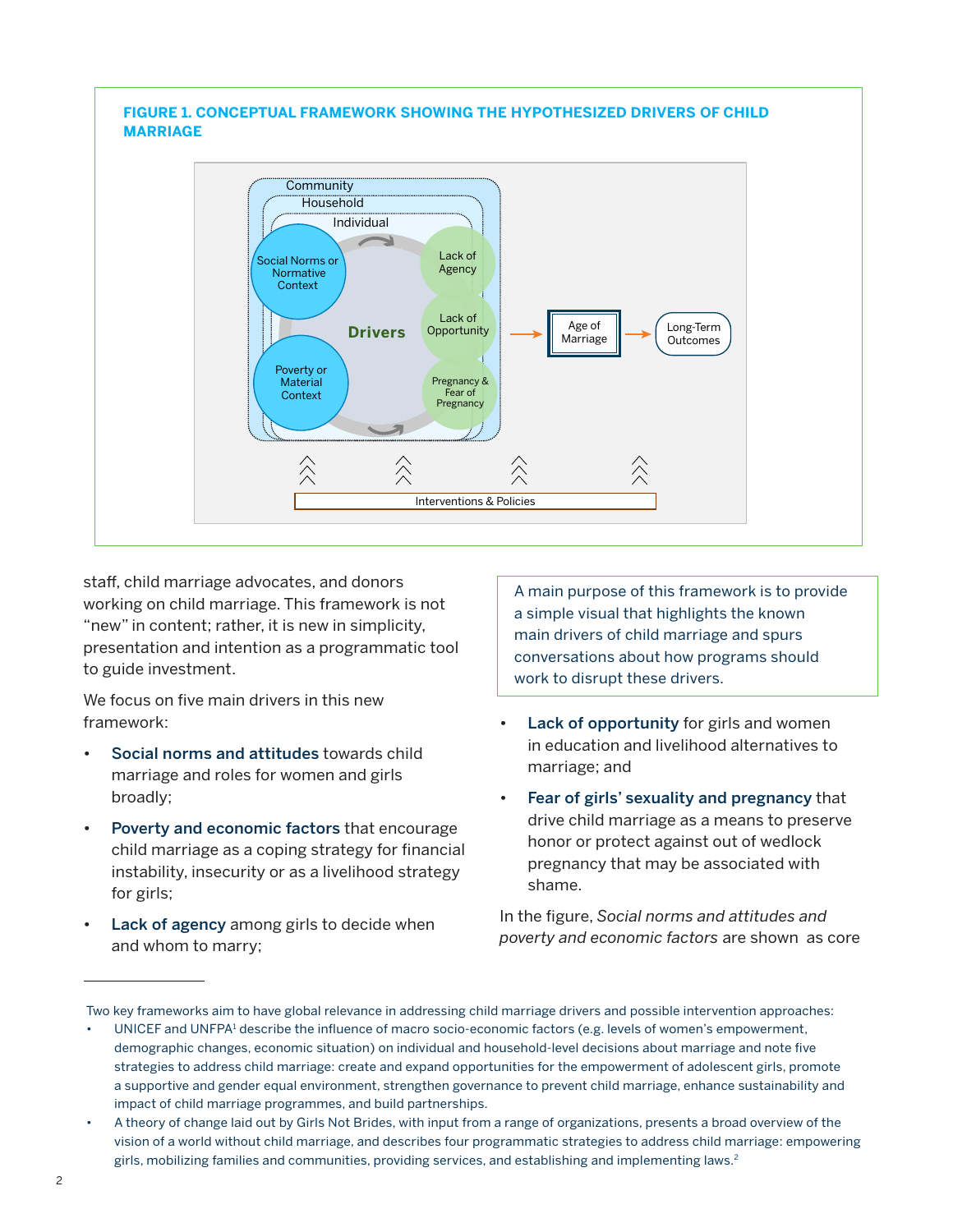distal conditions that in turn drive more proximal factors leading to child marriage. *Lack of agency, lack of opportunity, and fear of girls' sexuality and pregnancy* reflect community, household, and individual-level factors. The large circle in the middle represents the important connections between these five drivers, which are likely to intersect for many girls and their families.

## **APPLYING THE FRAMEWORK**

We propose two main ways we see this framework as a useful tool for designing programs and policies:

#### Stimulate thinking about normative context and underlying power structures

The framework may be helpful to stimulate thinking and discussions around the normative and economic context in each setting, and how those factors influence what agency and opportunity look like for girls in that context. Similar to recommendations from the Child Marriage Research Network this framework supports thinking about multi-level and intergenerational program approaches that address underlying power structures as part of the social context.<sup>6</sup>

#### Use in cooperation with available data to decide on which program strategies may be most effective

We envision that decisionmakers would use this framework in connection with available local data on child marriage and adolescent health. For example, recent survey data, such as those collected by the DHS program, would be useful to understand whether premarital sex is common, and the availability of education and livelihood opportunities for girls and women. Available local qualitative data may provide insight into social norms related to child marriage, as well as insight into girls' agency in decisions about marriage timing. Together, these data could help decisionmakers understand

which components may be most important in each setting. They could then look to recent evidence reviews to identify the most effective interventions to address relevant drivers, and to see whether recent evaluations have been conducted in similar contexts.

For example, programs that aim to expand economic opportunities for girls should examine the social context in which economic opportunities exist. In Niger, where child marriage is common and female education enrollment and labor force participation are low, we suggest this requires engaging with families and communities to change perceptions of what roles are acceptable for girls beyond marriage and motherhood and perhaps working on elevating mentors and role models. This approach is similar to the Gender Action Learning System developed by Oxfam, which demonstrated impact on girls' work experience.<sup>7,8</sup> In Malawi, this approach may mean addressing livelihood opportunities alongside acknowledging girls' sexuality and agency in sexual partner choice and the role of financial support in romantic relationships because it is a context in which romantic relationships begun in adolescence may drive child marriage.<sup>9</sup> In Bangladesh, we've learned that community-based programs that focus on skill-building interventions for girls have been successful in delaying marriage as these programs address both aspirations for girls and expectations about marriage among community members, including parents of adolescent girls.<sup>10</sup>